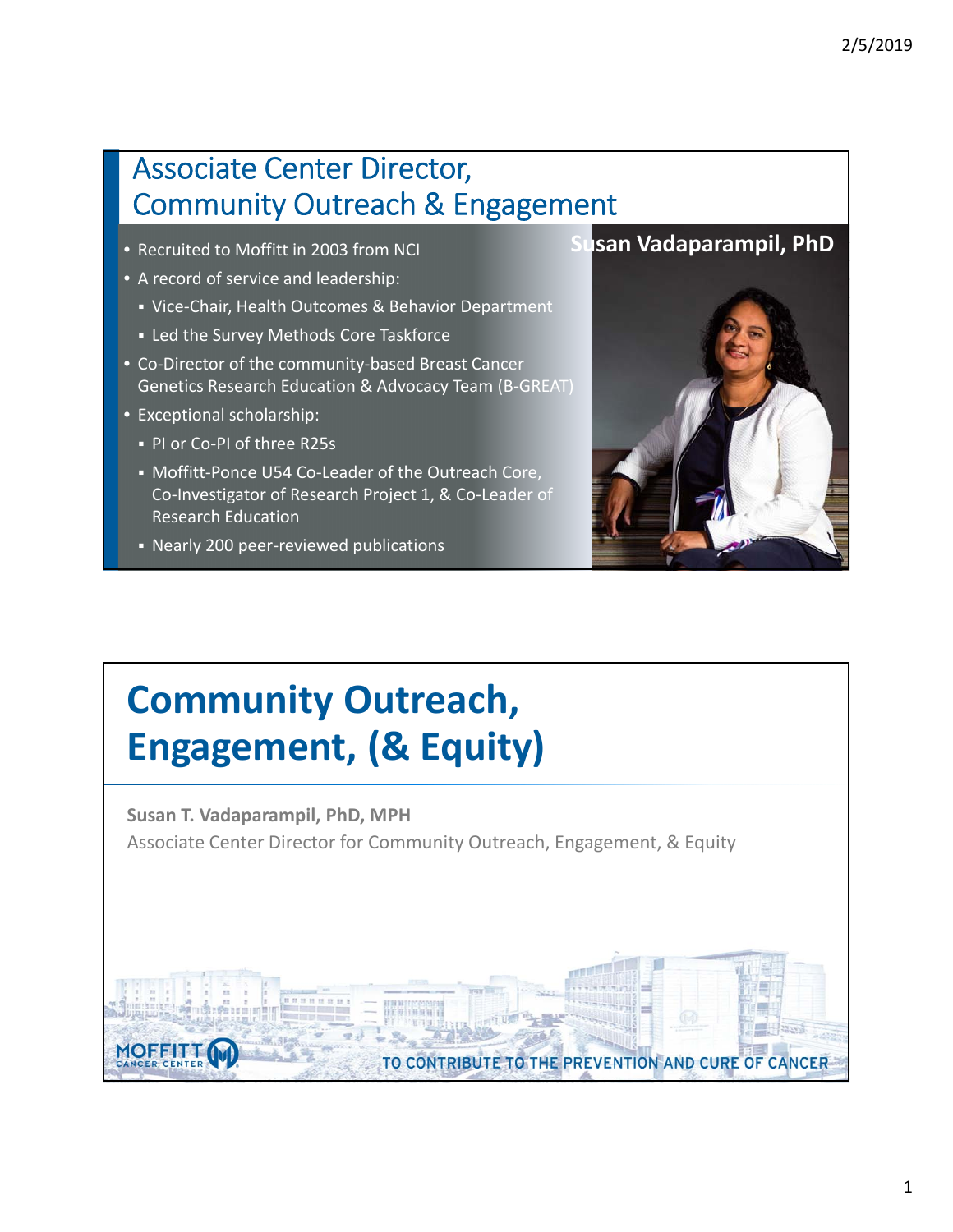

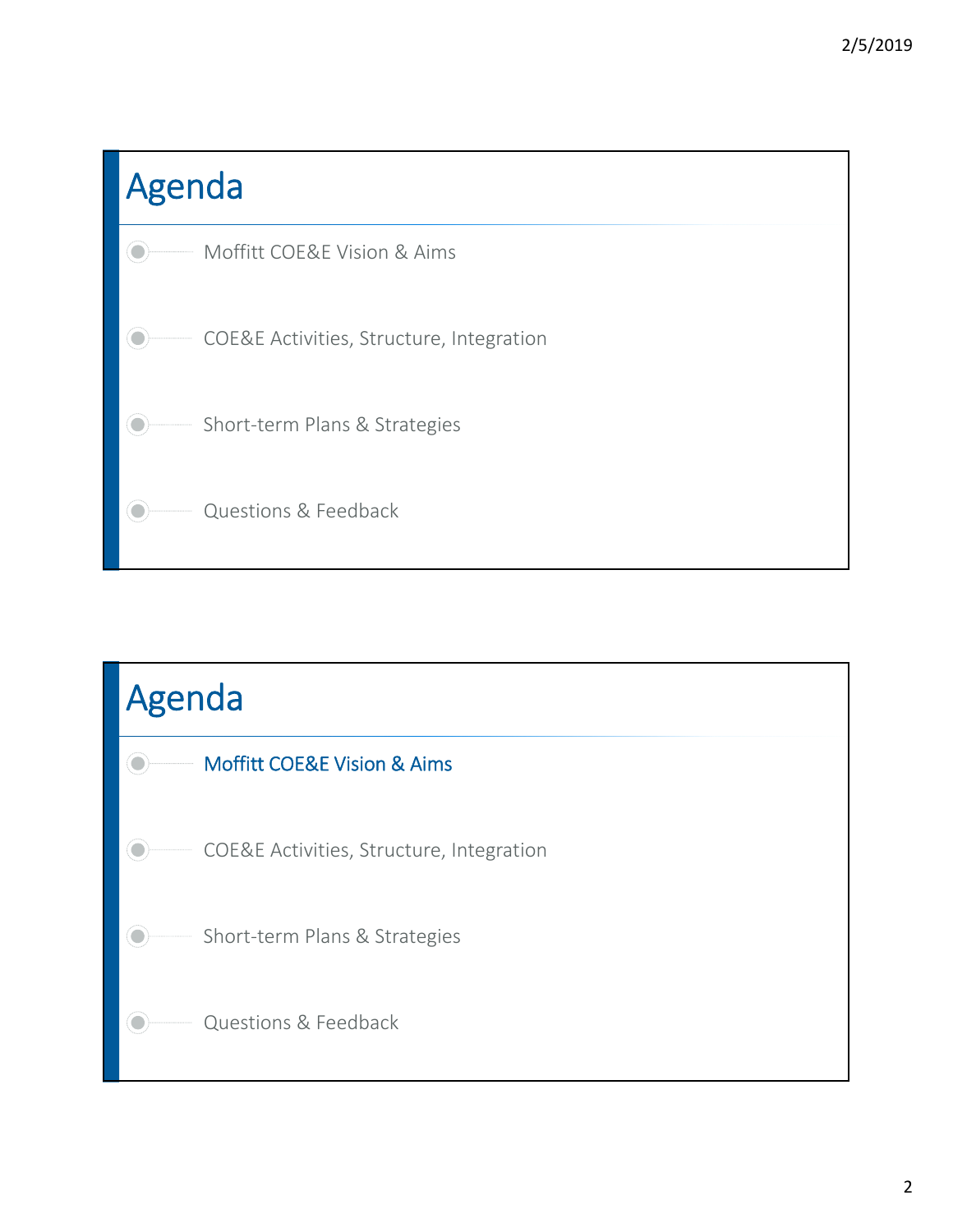

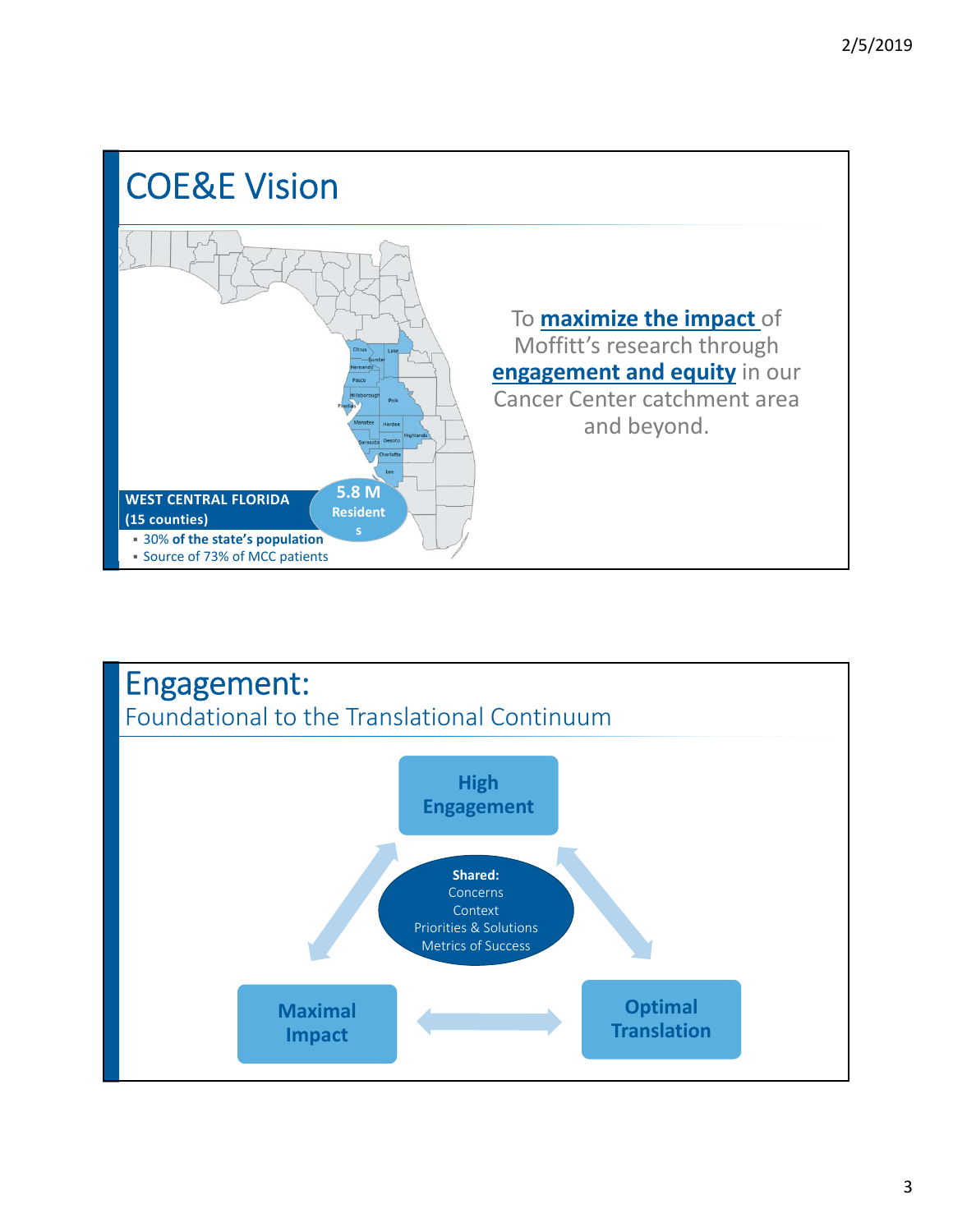

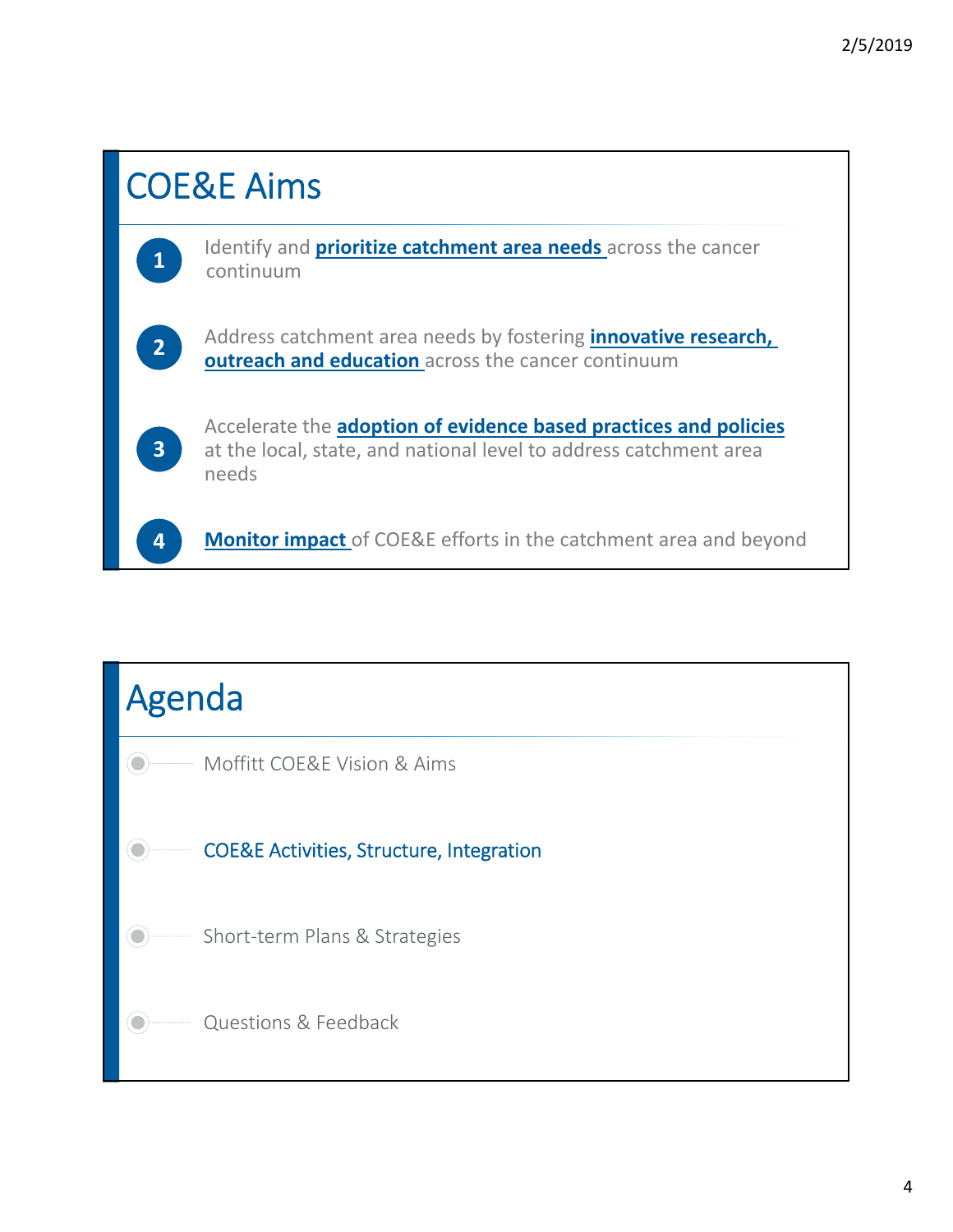### MCC Broad‐Based Community Partnerships



# MCC Topic Specific Community Partnerships

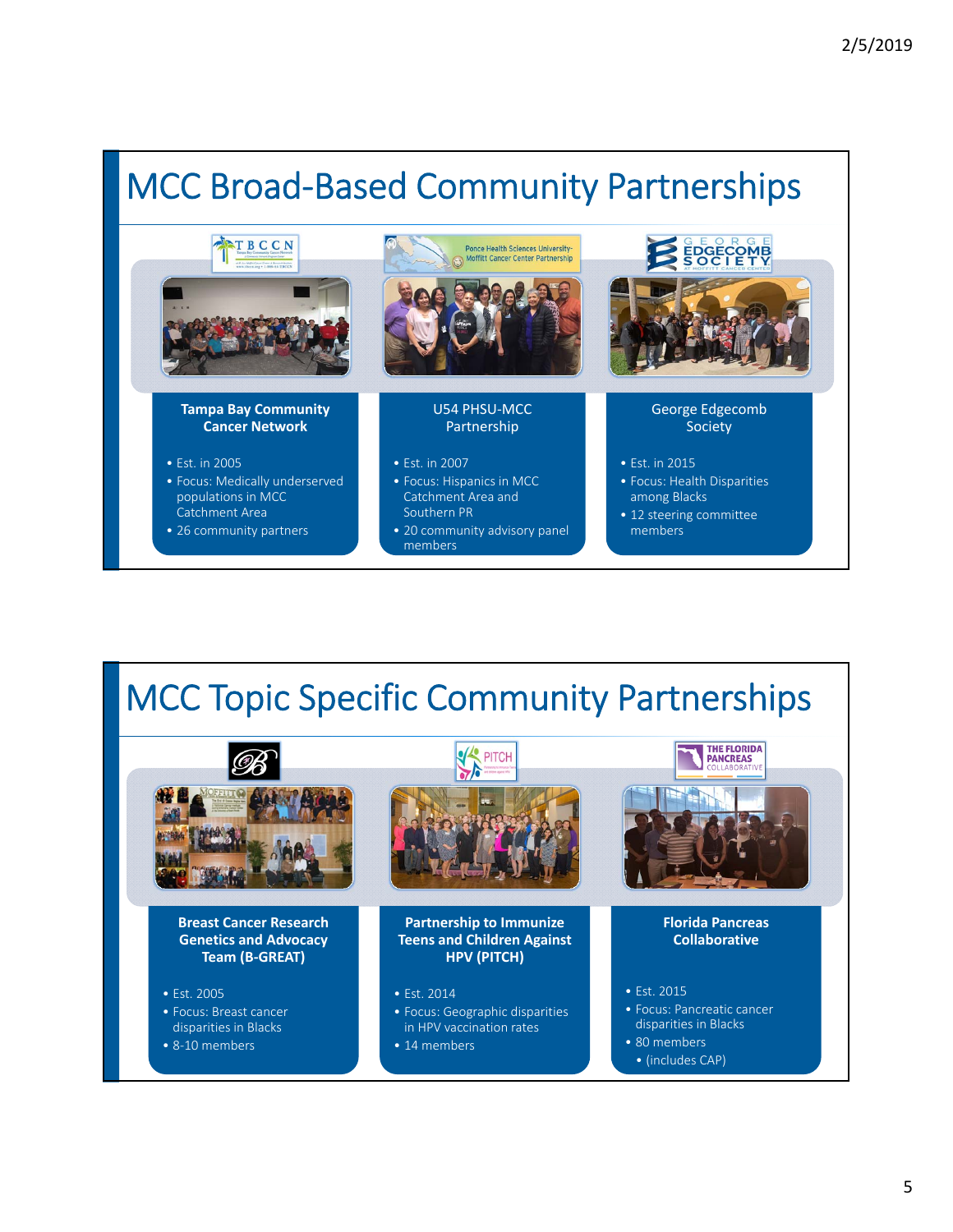

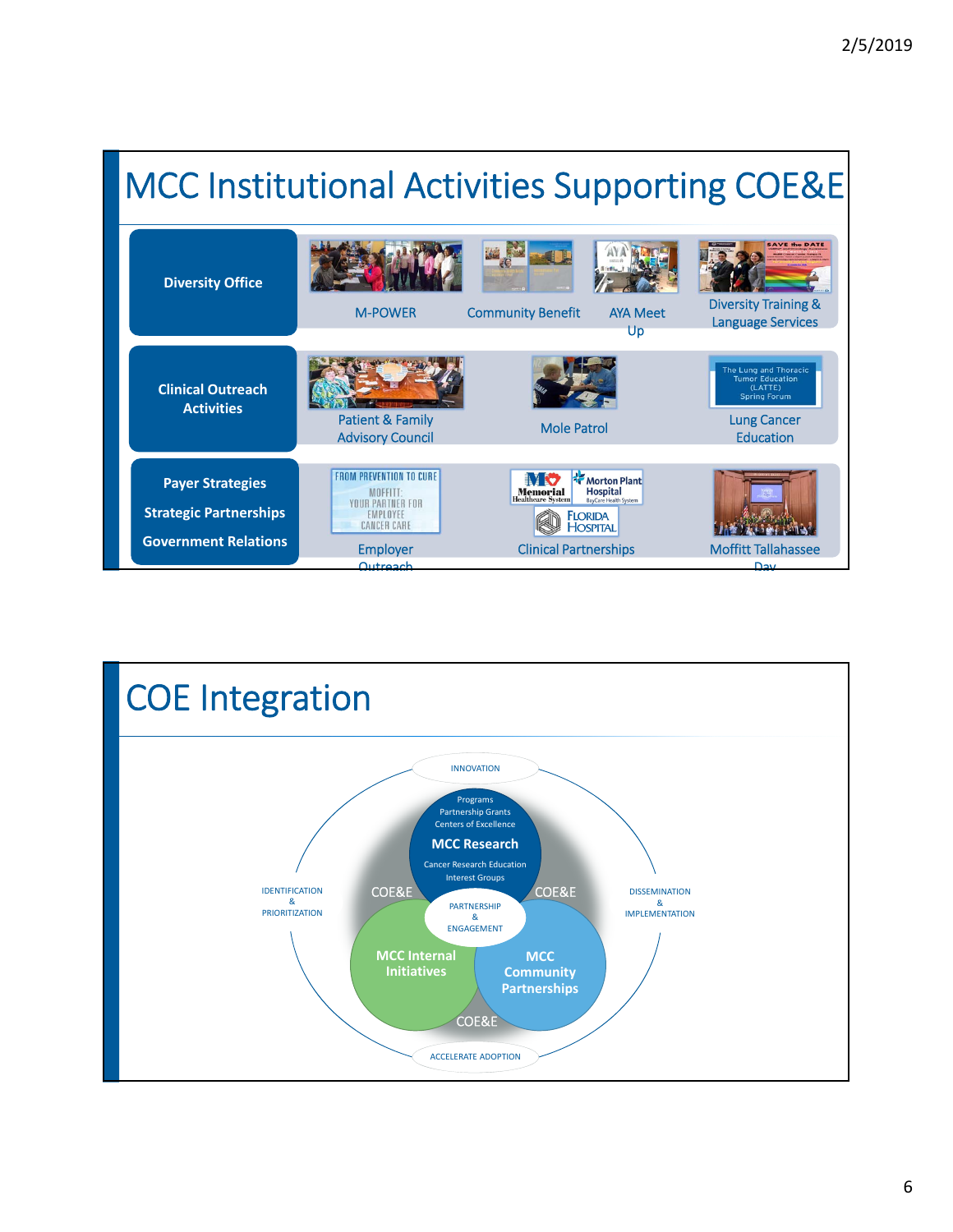

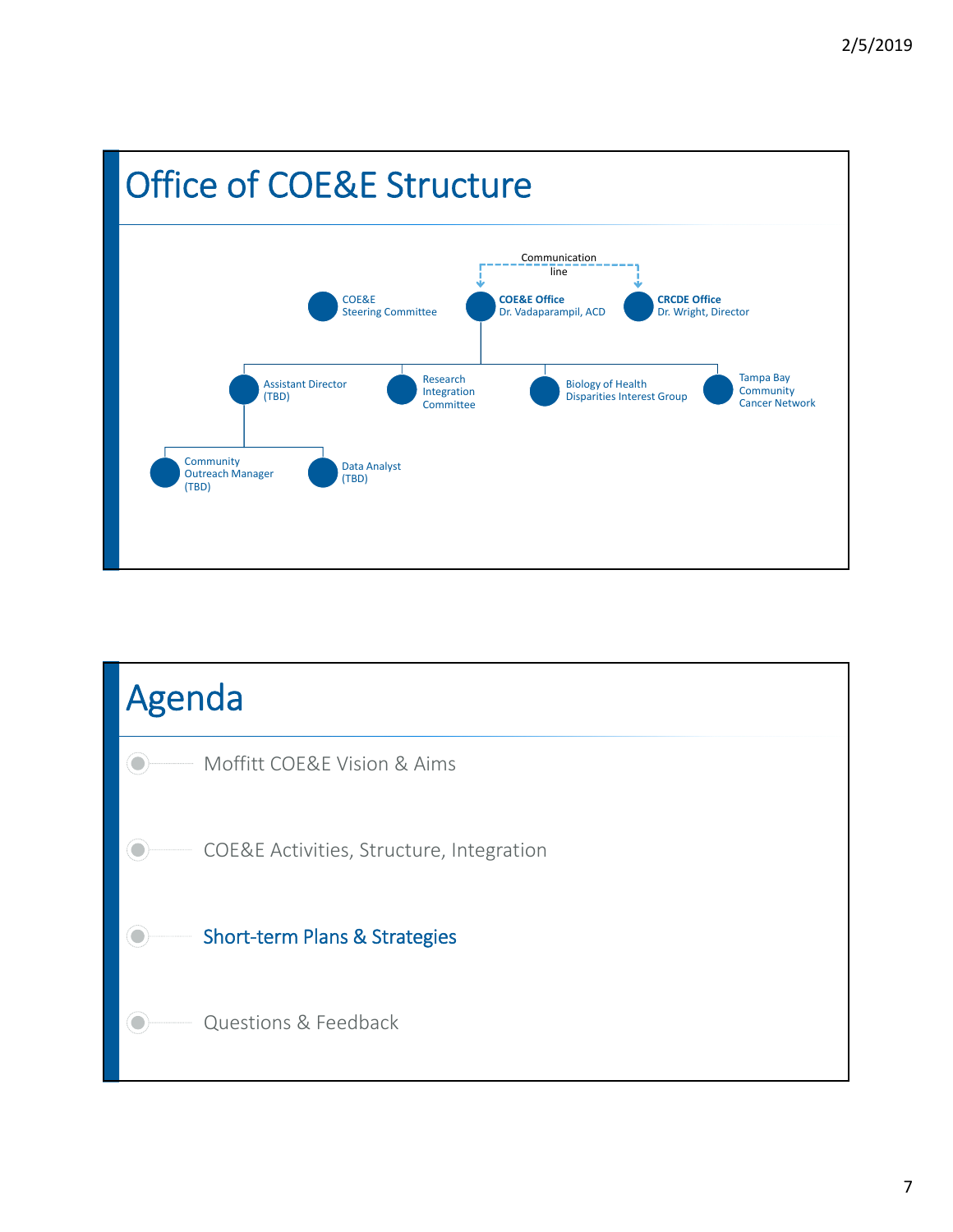

| <b>Stimulating COE&amp;E Research</b>                 |                                                                                                                                                                                                  |  |
|-------------------------------------------------------|--------------------------------------------------------------------------------------------------------------------------------------------------------------------------------------------------|--|
| <b>Build to Strengths</b>                             | Leverage strong faculty and community interest<br>Match strengths to priorities<br>$\bullet$<br>Utilize existing internal funding mechanisms<br>$\bullet$                                        |  |
| <b>Foster</b><br><b>Additional</b><br><b>Research</b> | Inform and inspire researchers and community stakeholders about<br>$\bullet$<br>catchment area research<br>New initiatives: Catchment area supplements<br>$\bullet$<br>Provide data<br>$\bullet$ |  |
| <b>Support for</b><br><b>Grant Applications</b>       | Assistance finding community research partners<br>$\bullet$<br>Template language for grants with COE&E components<br>Assistance writing lay summaries/abstracts<br>$\bullet$                     |  |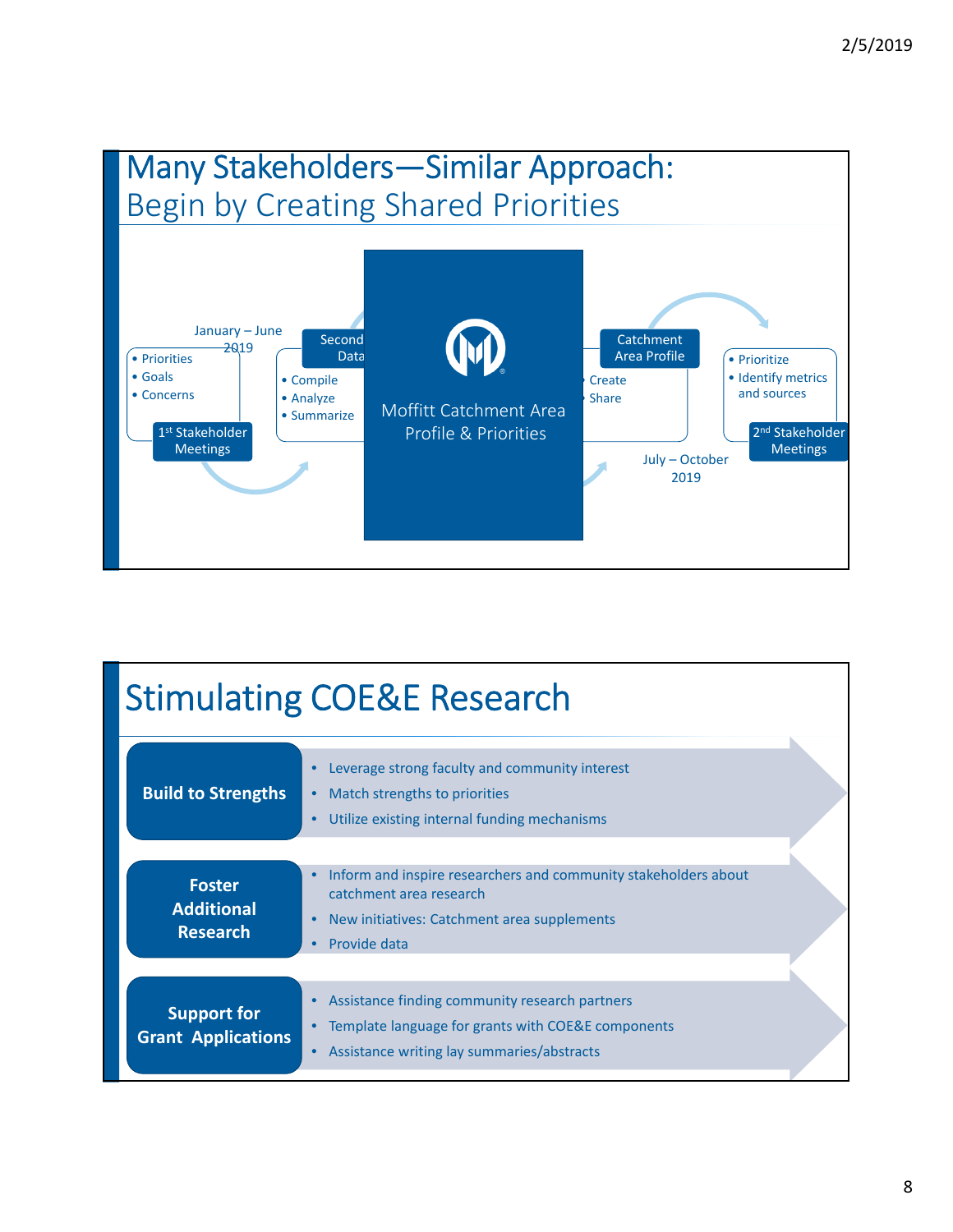